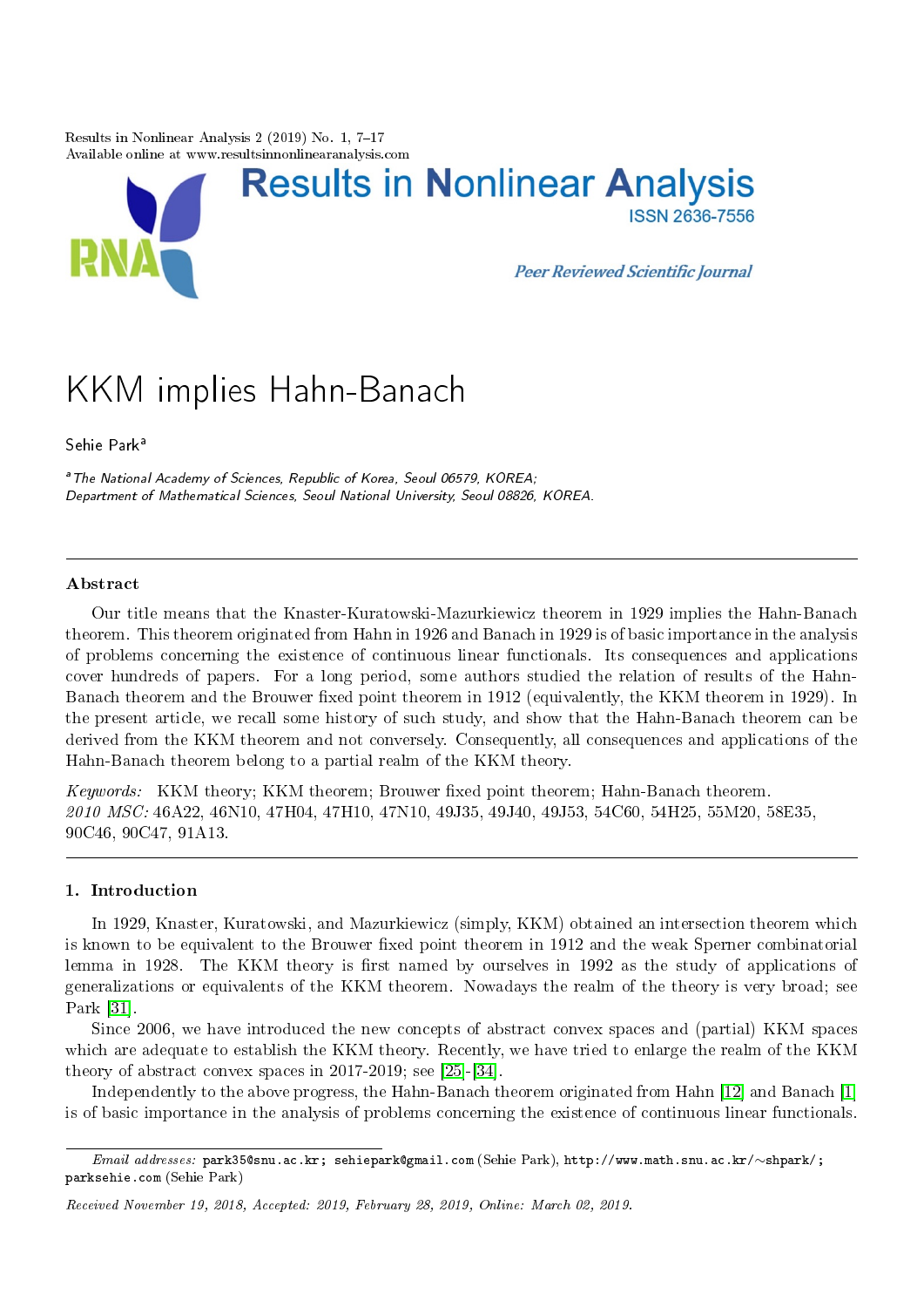Later there have been appeared a large number of articles on the Hahn-Banach theorem related to its generalization, variants, proofs, and applications; see MathSciNet and Google Scholar.

In 1974, Edwards [\[6\]](#page-9-3) showed that a number of variational inequalities that had hitherto been proved by using the Brouwer fixed point theorem or the KKM theorem can in fact be deduced more simply from the Hahn-Banach theorem. Motivated by this fact, Simons in 1978-2008 [\[38\]](#page-10-2)-[\[46\]](#page-10-3) studied various results of the Hahn-Banach type or the Brouwer type (equivalently, the KKM type). He actually obtained the Hahn-Banach type proofs of some KKM type theorems.

In addition, some authors claim that even the Hahn-Banach theorem is of the Brouwer type or the KKM type; for example, see Hirano, Komiya, and Takahashi [\[13\]](#page-9-4), and Granas and Lassonde [\[9\]](#page-9-5), [\[10\]](#page-9-6). In fact, in [\[9\]](#page-9-5) and [\[10\]](#page-9-6), their authors added convex-valuedness to the classical KKM theorem and obtained a very large number of consequences in convex analysis and other fields.

Moreover, in our previous article [\[29\]](#page-9-7), we showed that the distinction between the Hahn-Banach type and the KKM type is not strict, and that actually the two types are very close in a broad sense. Based on the article, we recollect some history of the study on the relation between the KKM theorem and the Hahn-Banach theorem.

In the present survey, by showing that KKM implies Hahn-Banach, we conclude that all consequences and applications of the Hahn-Banach theorem belong to a partial realm of the KKM theory.

Actually the present paper is a supplement to our previous [\[29\]](#page-9-7).

#### 2. The Hahn-Banach theorem

It begins with dominated extension theorems proved by H. Hahn in 1926 [\[12\]](#page-9-1) and S. Banach in 1929 [\[1\]](#page-9-2), respectively, by making use of the ideas of F. Riesz and E. Helly. Their theorems were later generalized to linear operators taking their values in normed spaces with the binary intersection property and ordered vector spaces.

Since then the Hahn-Banach theorem is of basic importance in the analysis of problems concerning the existence of continuous linear functionals. Its original proof in Banach [\[1\]](#page-9-2), as well as the proofs given in most textbooks, relies on the axiom of choice.

We borrow the following version from Dunford and Schwartz [\[5\]](#page-9-8):

**Theorem.** (Hahn-Banach) Let the real function p on the real linear space X satisfying

$$
p(x + y) \le p(x) + p(y), \ p(\alpha x) = \alpha p(x); \ \alpha \ge 0, \ x, y \in X.
$$

Let f be a real linear functional on a subspace  $Y$  of  $X$  with

$$
f(x) \le p(x), \quad x \in Y.
$$

Then there is a real linear functional F on X for which

$$
F(x) = f(x), \quad x \in Y; \quad F(x) \le p(x), \quad x \in X.
$$

Here the proof is based on Zorn's lemma. Several consequences and comments on the theorem are given in Dunford-Schwartz  $([5]$  $([5]$ , Part I after p.62 and pp.85–88).

Early in 1938, Kakutani [\[15\]](#page-9-9), [\[16\]](#page-9-10) gave a proof of the Hahn-Banach extension theorem by using the Markov-Kakutani fixed point theorem, which follows from the Tychonoff fixed point theorem.

Rudin [\[36\]](#page-10-4) stated that the plural is used for the theorem because the term "Hahn-Banach theorem" is customarily applied to several closely related results. Among them are the dominated extension theorems (in which no topology is involved), the *separation theorem*, and the *continuous extension theorem*. Moreover, his conclusion of the above theorem contains  $-p(-x) \leq F(x) \leq p(x)$ ,  $x \in X$  instead of  $F(x) \leq p(x)$ ,  $x \in X$ . and his proof is also based on Zorn's lemma.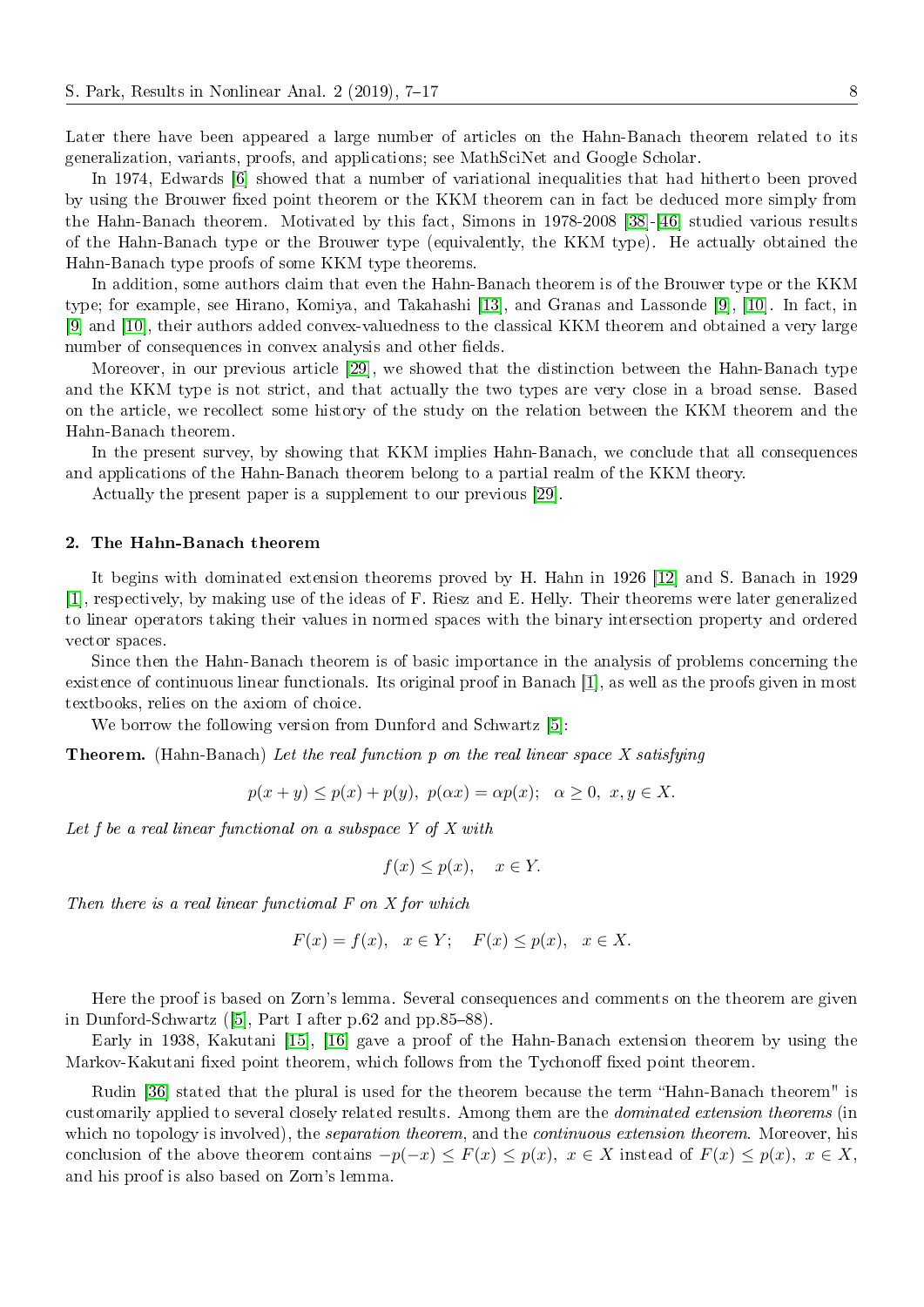According to Simons [\[43\]](#page-10-5), traditional proofs of the Hahn-Banach theorem were given by Kelley, Namioka et al. [\[17\]](#page-9-11), Rudin [\[36\]](#page-10-4), König [\[18\]](#page-9-12), and Simons [\[37\]](#page-10-6). Such proofs used to depend on Axiom of Choice or Zorn's Lemma, but nowadays there have been appeared many proofs without using them. For more proofs, see also Buskes [\[4\]](#page-9-13), Lassonde [\[19\]](#page-9-14), and some others.

For some classical applications of the Hahn-Banach theorem, see the above mentioned references and Narici and Beckenstein [\[20\]](#page-9-15).

#### 3. KKM implies Hahn-Banach by Kakutani [\[16\]](#page-9-10) and Fan [\[8\]](#page-9-16)

Early in 1938, Kakutani [\[16\]](#page-9-10) gave a proof of the Hahn-Banach extension theorem by using the Markov-Kakutani fixed point theorem, which follows from the Tychonoff fixed point theorem.

Theorem. (Markov 1936) Let B be a non-vacuous, convex, bicompact subset of a locally convex linear topological space E, and let  $\Gamma$  be an abelian family of continuous affine transformation  $\varphi(x)$  of B into itself; then there is a point  $x \in B$  such that we have  $\varphi(x) = x$  for any  $\varphi \in \Gamma$ .

Kakutani [\[15\]](#page-9-9) proved this theorem without assuming the local convexity and showed [\[16\]](#page-9-10) that

Markov-Kakutani theorem  $\implies$  Hahn-Banach theorem.

The following summarizes the steps that the KKM theorem implies the Hahn-Banach theorem:

KKM  $\Longrightarrow$  KKMF (Fan's 1961 KKM lemma) — Fan in 1961 [\[8\]](#page-9-16)

 $\Rightarrow$  Fan's section property  $-$  Fan in 1961 [\[8\]](#page-9-16)

 $\Rightarrow$  Tychonoff's fixed point theorem  $-$  Fan in 1961 [\[8\]](#page-9-16)

 $\Rightarrow$  Markov's fixed point theorem  $-$  Markov in 1934

 $\Rightarrow$  Hahn-Banach theorem  $-$  Kakutani in 1938 [\[16\]](#page-9-10)

 $\Rightarrow$  Markov-Kakutani fixed point theorem  $\overline{ }$  Takahashi in 1986 [\[47\]](#page-10-7), Werner in 1992 [\[48\]](#page-10-8)

Therefore, the Hahn-Banach theorem is derived from the KKM theorem. See also Park [\[29\]](#page-9-7), [\[31\]](#page-10-0). All theorems appeared in the above diagram except Hahn-Banach can be seen in our previous work [\[21\]](#page-9-17).

# 4. Equivalent forms of Hahn-Banach by Takahashi [\[47\]](#page-10-7)

The results of Takahashi in 1986 [\[47\]](#page-10-7) are as follows:

 $(1)$  A new proof, based on the Brouwer fixed point theorem, of a Fan's matching theorem in 1984.

 $(2)$  An extension to the noncompact case of a Fan-Browder type fixed point result due to H. Ben-El-Mechaiekh et al. in 1982 [\[3\]](#page-9-18).

(3) A minimax theorem of Sion type, based on Fan's minimax inequality.

(4) A new proof of the Markov-Kakutani fixed point theorem, based on Fan's convex inequalities theorem in 1957 [\[7\]](#page-9-19), which is equivalent to a minimax theorem of Fan in 1953 deduced from the Hahn-Banach theorem.

(5) A version of König's theorem, proved by using the same theorem of Fan, and then prove Simons' minimax theorem in 1981 [\[39\]](#page-10-9).

At the end of Introduction of [\[47\]](#page-10-7), the author added: Consequently, keeping in mind that the Hahn-Banach theorem is deduced from Brouwer's fixed point theorem (for example, see Hirano-Komiya-Takahashi [\[13\]](#page-9-4)), we are able to compare the "strength" of results appearing in Simons [\[41\]](#page-10-10) and the present paper [\[47\]](#page-10-7).

COMMENTS:

(1) and (3) are generalized in Park [\[22\]](#page-9-20).

(2) is also generalized for abstract convex spaces by Park [\[22\]](#page-9-20), [\[24\]](#page-9-21), [\[26\]](#page-9-22).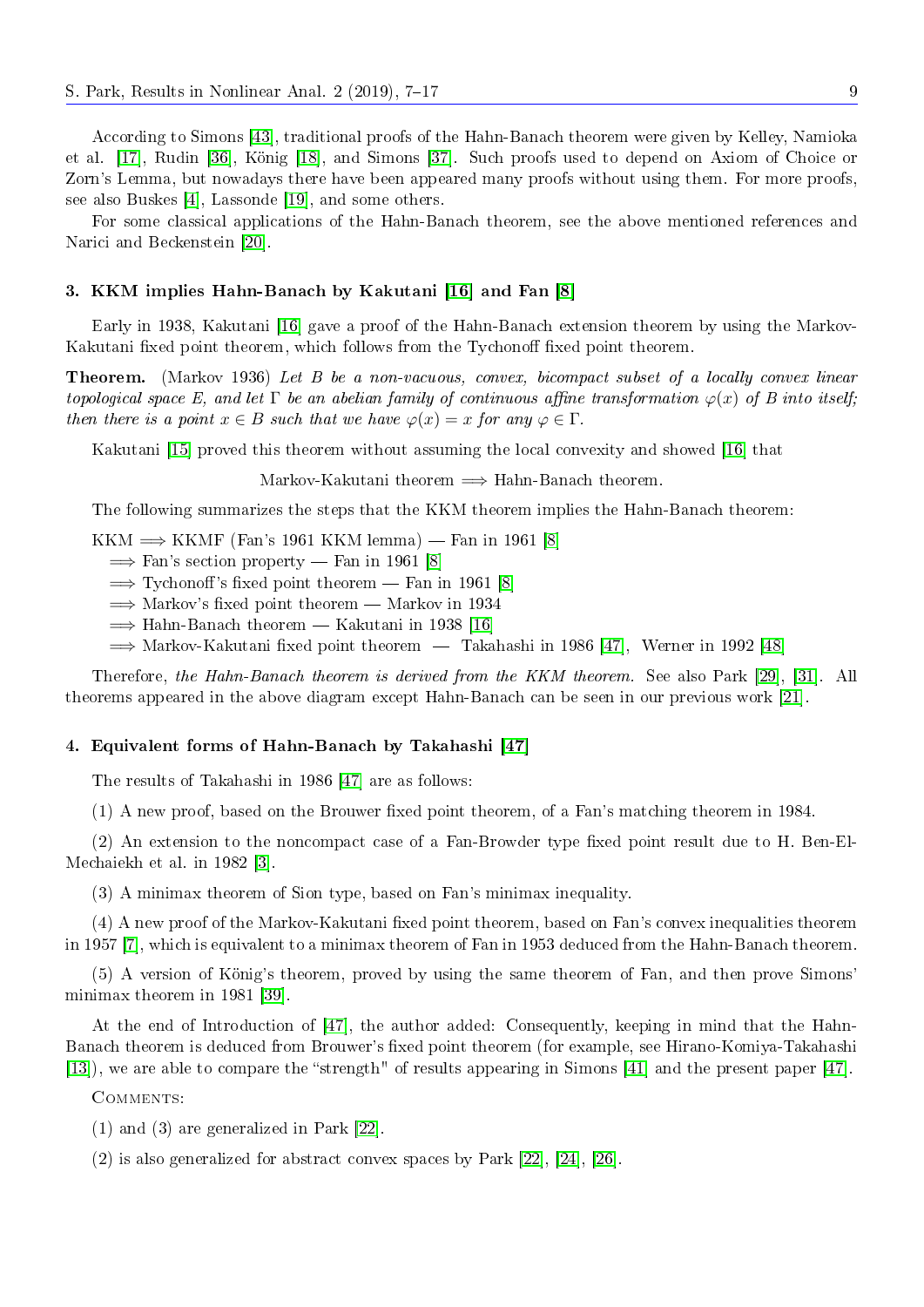(3) Fan's convex inequality theorem is already deduced from the Brouwer fixed point theorem in Takahashi in 1976. Therefore, by (4), the Markov-Kakutani fixed-point theorem is of the Brouwer type, and implies the Hahn-Banach theorem by Kakutani [\[15\]](#page-9-9), [\[16\]](#page-9-10). Consequently, the Hahn-Banach theorem is of the KKM type.

(4) shows that:

Hahn-Banach theorem  $\implies$  a minimax theorem of Fan in 1953

 $\implies$  Fan's convex inequalities theorem in 1957

=⇒ Markov-Kakutani theorem

 $\implies$  Hahn-Banach theorem (Kakutani [\[15\]](#page-9-9)).

Therefore, already in Takahashi [\[47\]](#page-10-7), the following result of Werner [\[48\]](#page-10-8) was indicated:

Hahn-Banach theorem  $\implies$  Markov-Kakutani fixed point theorem.

Moreover, Hirano-Komiya-Takahashi in 1982 [\[13\]](#page-9-4) used the Markov-Kakutani theorem to prove the following generalized form of the Hahn-Banach theorem.

**Lemma 3.** ([\[13\]](#page-9-4)) If p is sublinear on a linear space E and  $x_0 \in E$ , then there is an  $f \in E^*$  such that  $f(x) \leq p(x)$  for all  $x \in E$  and  $f(x_0) = p(x_0)$ .

From now on we introduce several articles related to the subject of the present one.

# 5. KKM implies Hahn-Banach by Granas and Lassonde [\[9\]](#page-9-5)

According to Abstract, Granas and Lassonde [\[9\]](#page-9-5) present a new elementary approach in the theory of minimax inequalities. The proof of the main result (called the geometric principle) uses only some simple properties of convex functions. The geometric principle (which is equivalent to the well-known lemma of Klee in 1951) is shown to have numerous applications in different areas of mathematics.

The geometric principle is as follows.

**Theorem 1.** ([\[9\]](#page-9-5) Principe Géométrique) Let E be a topological vector space, let  $\emptyset \neq D \subset E$ , and let G be a multimap from D to E such that

(1)  $G(x)$  is a closed convex set for all  $x \in D$ , and

(2) G is a KKM map (co  $A \subset G(A)$  for all finite  $A \subset D$ );

then the family  $\{G(x) \mid x \in D\}$  has the finite intersection property.

According to MR1141361(93b:49009) by Jean-Pierre Crouzeix, the proof of this result is very simple and depends only on the geometric structure induced by convexity. Many applications are given (minimax, variational inequalities, maximal monotone operators, etc.). Unlike other approaches, the derivation of results is obtained without using arguments such as convexity, the separation theorem, and fixed point theory.

Actually, Theorem 1 of Granas and Lassonde [\[9\]](#page-9-5) is a particular form of the well-known 1961 KKM lemma of Ky Fan [\[8\]](#page-9-16). Their proof is very simple and depends only on the geometric structure induced by convexity.

In [\[9\]](#page-9-5), many applications of Theorem 1 to known results are systemically given on systems of inequalities, variational inequalities, minimax equalities, theorems of Markov-Kakutani, Mazur-Orlicz and Hahn-Banach, variational problems, maximal monotone operators, and others in convex analysis.

Note that they recalled the following theorem of Banach (version de base du Théoréme de Hahn-Banach):

**Lemma 1.** (Banach) If  $p: E \to \mathbf{R}$  is sublinear, then there exists  $f \in E^*$  such that  $f(x) \leq p(x)$  for all  $x \in E$ .

Moreover, they deduced

Markov-Kakutani  $\implies$  Lemma 1 (Banach)  $\implies$  Lemma 2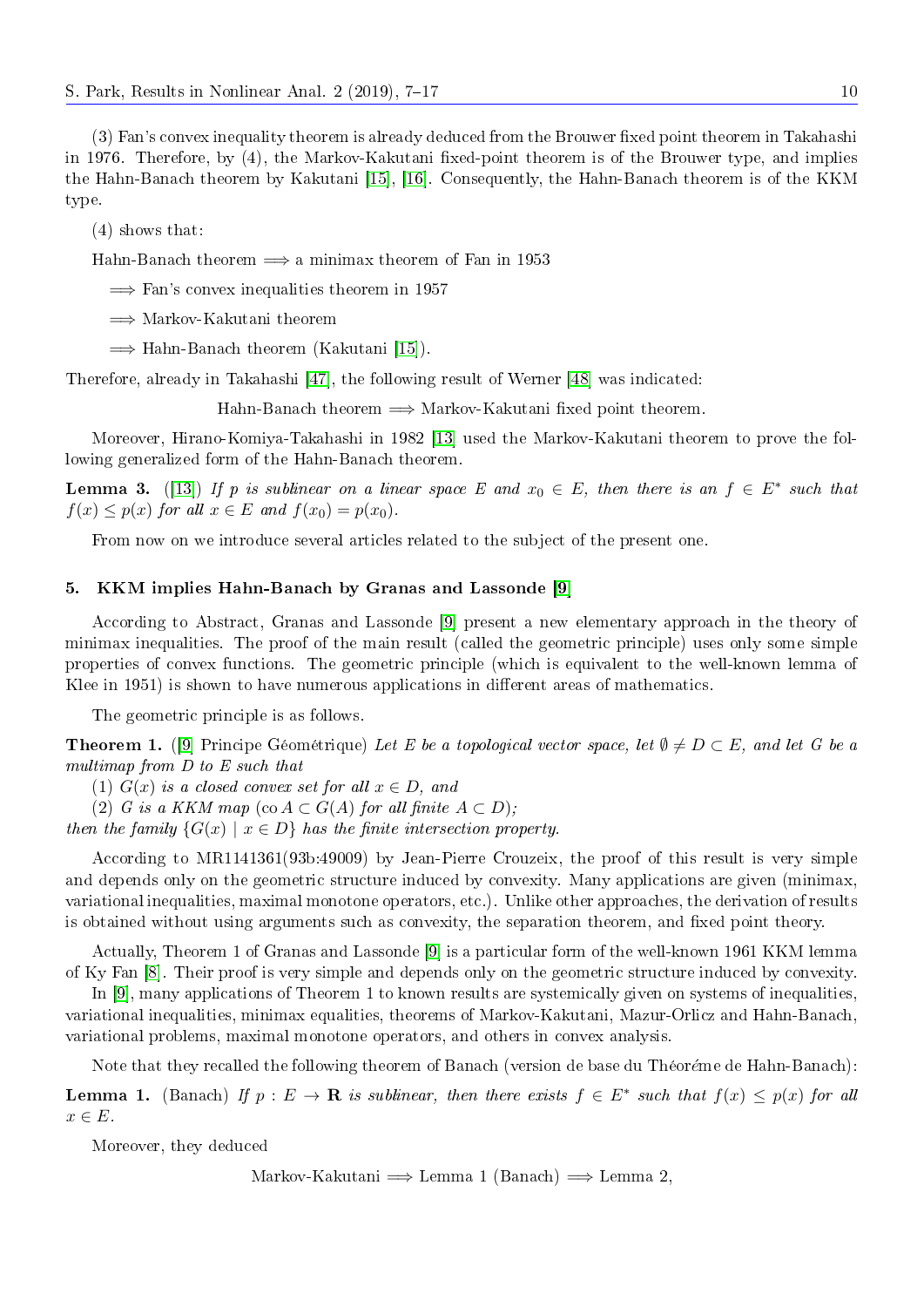and Lemma 2 (the same to Lemma 3 of Hirano-Komiya-Takahashi in 1982 [\[13\]](#page-9-4)) generalizes the Hahn-Banach theorem.

They also showed that

KKM =⇒ Théorème 1 (Principe Géométrique)

⇐⇒ Corollaire 1.1

⇐⇒ Théorème 2.

This equivalencies may be generalized for abstract convex spaces as in Park [\[22\]](#page-9-20).

Further, they deduced

Lemma  $2 +$  Corollary 4.1 (Fan in 1957 [\[7\]](#page-9-19) and others)

- =⇒ Théorème 9 (Mazur-Orlicz)
- $\implies$  Corollaire 9.1
- =⇒ Hahn-Banach, where

**Corollary 9.1.** ([\[9\]](#page-9-5)) Let  $p : E \to \mathbb{R}$  be a sub-linear functional,  $C \subset E$  a convex subset of a real vector space E, and  $g: C \to \mathbb{R}$  a concave function such that  $g(y) \leq p(y)$  for all  $y \in C$ . Then there exists  $f \in E^*$  such that  $f(x) \leq p(x)$  for all  $x \in E$  and  $f(y) \geq g(y)$  for every  $y \in C$ .

Then their version of the Hahn-Banach theorem is an evident particular case of Corollary 9.1.

Later Ben-El-Mechaiekh [\[2\]](#page-9-23) showed that

Markov-Kakutani  $\Longleftrightarrow$  Geometric principle (the convex KKM principle in [\[2\]](#page-9-23)).

Recall that

Markov-Kakutani  $\Longrightarrow$  Lemme 2  $-$  Hirano-Komiya-Takahashi in 1982 [\[13\]](#page-9-4)

Geometric principle  $\implies$  Corollaire 4.1  $\ldots$  Granas and Lassonde [\[9\]](#page-9-5).

Therefore, we have

 $KKM \implies$  Geometric principle (or Markov-Kakutani)

 $\implies$  Lemma 2 + Corollary 4.1 (Fan in 1957 [\[7\]](#page-9-19) and others)

=⇒ Théorème 9 (Mazur-Orlicz)

 $\implies$  Corollaire 9.1

 $\implies$  Hahn-Banach.

This is another evidence of "KKM implies Hahn-Banach."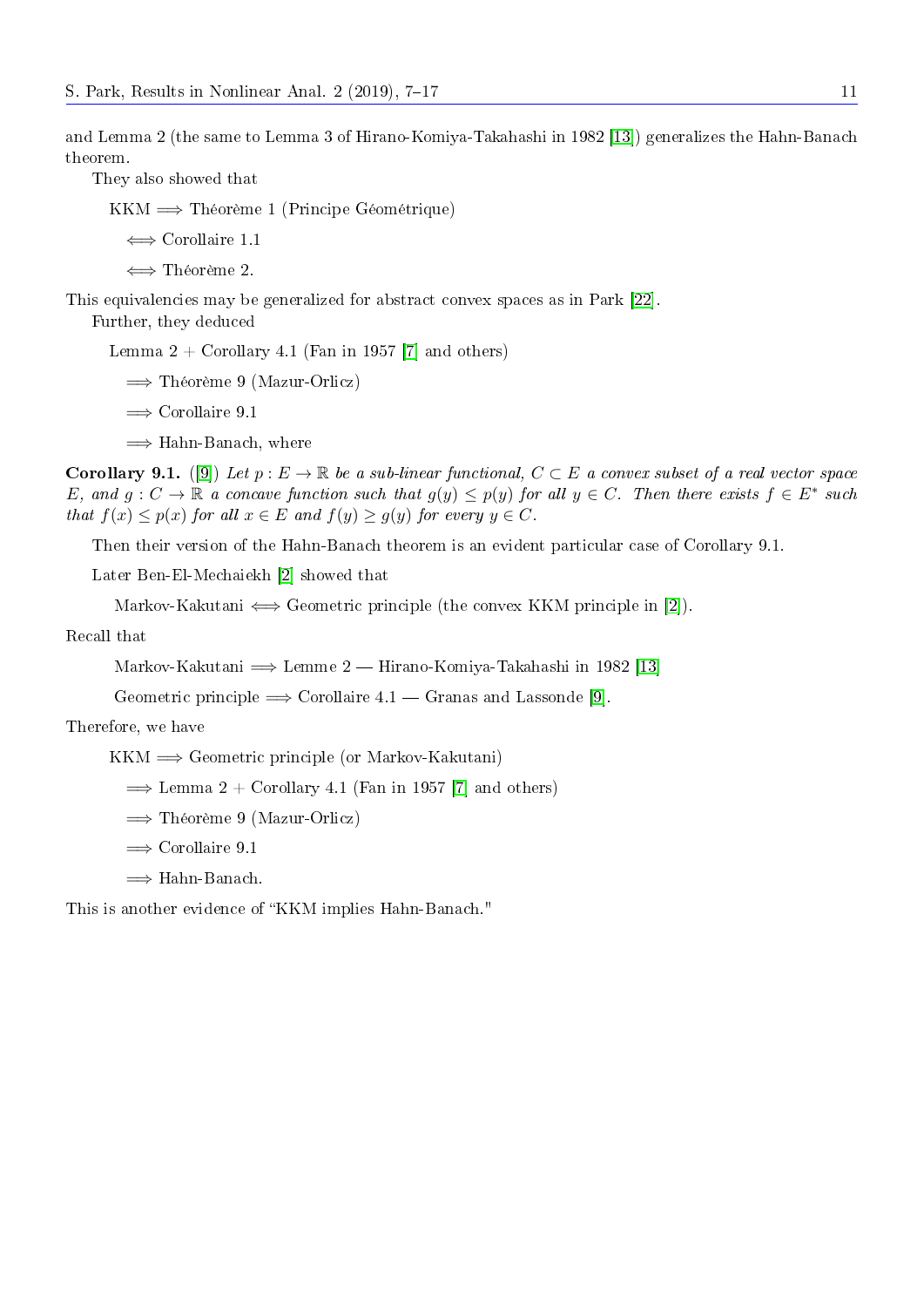## 6. Park's KKM theory in 2010 [\[22\]](#page-9-20)

The partial KKM principle for an abstract convex space is an abstract form of the classical KKM theorem. A KKM space is an abstract convex space satisfying the partial KKM principle and its "open-valued" version.

In [\[22\]](#page-9-20), we clearly derive a sequence of a dozen statements which characterize the KKM spaces and equivalent formulations of the partial KKM principle. As their applications, we add more than a dozen statements including generalized formulations of von Neumann minimax theorem, von Neumann intersection lemma, the Nash equilibrium theorem, and the Fan type minimax inequalities for any KKM spaces.

Consequently, this paper unifies and enlarges previously known several proper examples of such statements for particular types of KKM spaces.

In [\[22\]](#page-9-20), statements (V), (VI), Theorem 4, (XVI), (XVII) are incorrectly stated and can be easily corrected. In this paper a large number of KKM type theorems are stated.

#### 7. Article of Horvath in 2014 [\[14\]](#page-9-24)

In 2014, Horvath [\[14\]](#page-9-24) published a related article to [\[9\]](#page-9-5). It is shown in [14] that the Elementary KKM theorem is equivalent to Klee's theorem, the Elementary Alexandroff-Pasynkov theorem, the Elementary Ky Fan theorem and the Sion-von Neumann minimax theorem, as well as a few other classical results with an extra convexity assumption.

Recall that the KKM theorem, the Alexandroff-Pasynkov theorem, and the Ky Fan theorem are mutually equivalent; see [\[35\]](#page-10-11). Horvath showed that "elementary" versions of these theorems are equivalent to Klee's theorem and the Sion-von Neumann minimax theorem.

**Theorem 2.1.** (Klee's theorem, 1951) If  $A_0, \ldots, A_n$  is a family of closed convex sets such that, for all  $j \in \{0, \ldots, n\}, \ \bigcap_{i \neq j} A_i \neq \emptyset \ and \ \bigcup_{i=0}^n A_i \ is \ convex, \ then \ \bigcap_{i=0}^n A_i \neq \emptyset.$ 

**Theorem 2.2.** (Elementary KKM) A family  $F_i$ ,  $i \in \{0, ..., n\}$ , of closed and convex subsets of the ndimensional simplex  $\Delta_n = \text{conv}\{e_i : i \in \{0, \ldots, n\} \text{ such that, for all nonempty subsets } J \subset \{0, \ldots, n\}, \ \Delta_J \subset \{0, \ldots, n\} \text{ such that } J \subset \{0, \ldots, n\}$  $\bigcup_{j\in J}F_j$ , has a nonempty intersection.

**Theorem 2.3.** (Elementary Alexandroff-Pasynkoff theorem, 1957) Let  $\{M_0, \ldots, M_n\}$  be a cover of  $\Delta_n$  by closed convex sets. If, for all  $i \in \{0, \ldots, n\}$ , conv $\{e_j : j \neq i\} \subset M_i$ , then  $\bigcap_{i=0}^n M_i \neq \emptyset$ .

The first chain of implications in  $[14]$  is as follows:

Klee  $\Longrightarrow$  Elementary KKM

 $\implies$  Elementary Alexandroff-Pasynkoff

 $\Longrightarrow$  Klee

Elementary Ky Fan's theorem. Let X be a convex subset of a topological vector space and let  $\Omega: X \to X$ be a multifunction with closed values such that

(1) for all  $x \in X$ ,  $x \in \Omega x$ ,

(2) for all  $y \in X$ ,  $X \setminus \Omega^{-1}y$  is convex.

Then  $x \mapsto \text{conv}(\Omega x)$  has the finite intersection property.

Elementary Ky Fan's inequality. Let X be a compact convex set and let  $f: X \times X \to \mathbb{R}$  be a function such that

(1) for all  $x \in X$ ,  $f(x, x) \leq 0$ ,

(2) for all  $x \in X$ ,  $y \mapsto f(x, y)$  is l.s.c. and quasi-convex,

(3) for all  $y \in X$ ,  $x \mapsto f(x, y)$  is quasi-concave.

Then, there exists  $y_0 \in X$  such that, for all  $x \in X$ ,  $f(x, y_0) \leq 0$ .

The second chain of implications:

Elementary KKM theorem  $\Longrightarrow$  Geometric KKM principle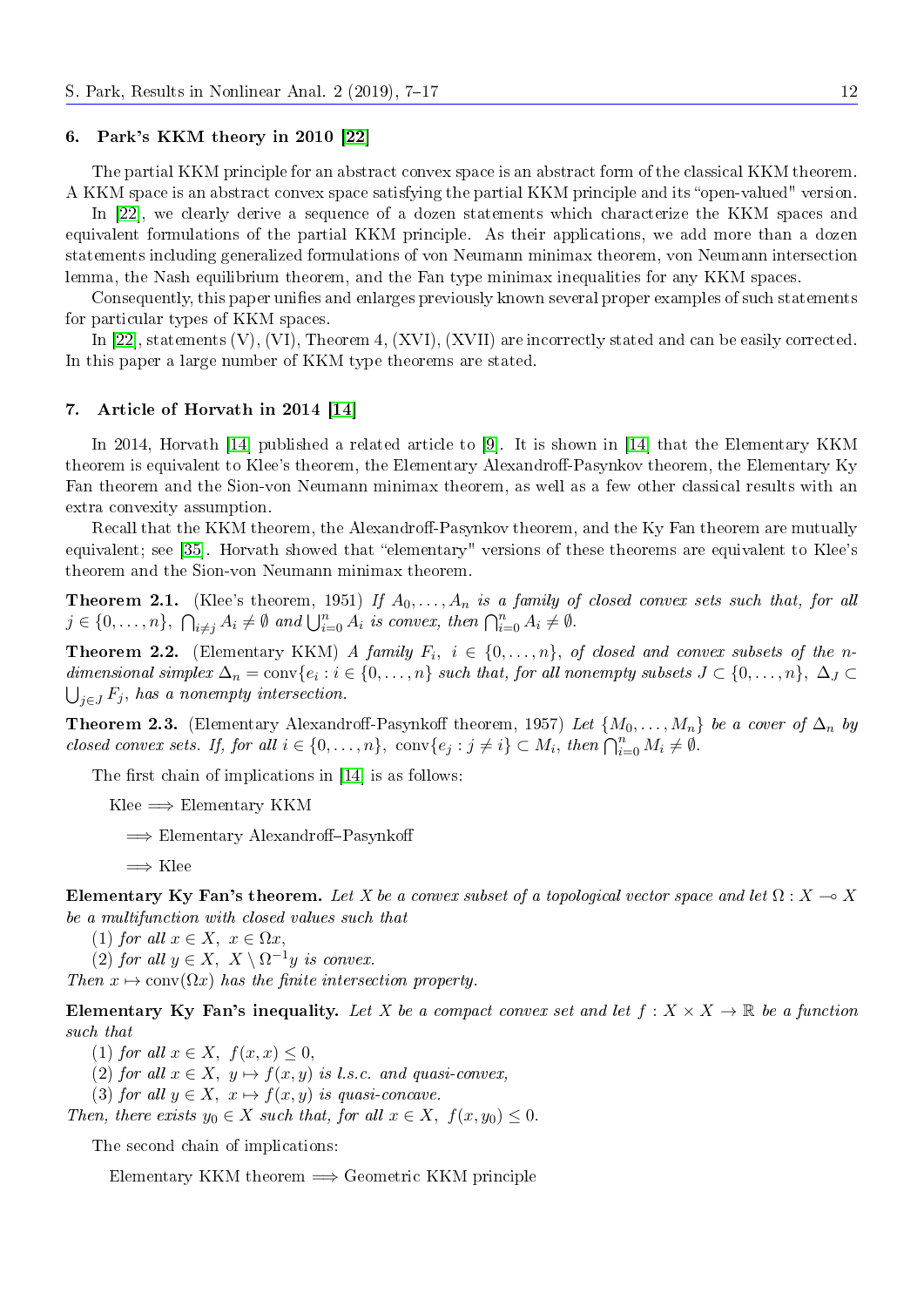- $\implies$  Elementary Ky Fan's theorem
- $\implies$  Elementary Ky Fan's inequality
- =⇒ von Neumann's minimax theorem
- $\Longrightarrow$  Klee's theorem
- $\implies$  Elementary KKM theorem

The third chain of implications:

von Neumann's minimax theorem

- $\Longrightarrow$  Klee's theorem
- $\implies$  Sion's theorem
- =⇒ von Neumann's minimax theorem.

# 8. Ben-El-Mechaiekh's article in 2015 [\[2\]](#page-9-23)

Ben-El-Mechaiekh [\[2\]](#page-9-23) stated : "A number of landmark existence theorems of nonlinear functional analysis follow in a simple and direct way from the basic separation of convex closed sets in finite dimension via elementary versions of the Knaster-Kuratowski-Mazurkiewicz principle — which we extend to arbitrary topological vector spaces and a coincidence property for so-called von Neumann relations. The method avoids the use of deeper results of topological essence such as the Brouwer fixed point theorem or the Sperner's lemma and underlines the crucial role played by convexity. It turns out that the convex KKM principle is equivalent to the Hahn-Banach theorem, the Markov-Kakutani xed point theorem, and the Sion-von Neumann minimax principle."

Note that the geometric principle of Granas and Lassonde [\[9\]](#page-9-5) is called the "convexq KKM principle by Ben-El-Mechaiekh [\[2\]](#page-9-23).

Actually Ben-El-Mechaiekh [\[2\]](#page-9-23) derived the following:

**Definition 8.** A von Neumann relation is a subset A of a cartesian product  $X \times Y$ , where X and Y are subsets of topological vector spaces, satisfying:

(i) for every  $x \in X$ , the section  $A(x)$  is convex and non-empty;

(ii) for every  $y \in Y$ , the section  $A^{-1}(y)$  is open in X and  $X \setminus A^{-1}(y)$  is convex.

Denote by  $\mathcal{N}(X, Y)$  the class of von Neumann relations in  $X \times Y$  and by  $\mathcal{N}^{-1}(X, Y) := \{A : X \multimap \emptyset\}$  $Y \mid A^{-1} \in \mathcal{N}(Y,X)$ .

**Theorem 9.** (Fixed Point for N-maps) Let E be a t.v.s.,  $\emptyset \neq Y \subset X \subset E$  with X convex, and let  $A \in \mathcal{N}(X, Y)$ . If there exist a compact subset K of X and a compact convex subset D of Y such that for every  $x \in X \setminus K$ ,  $A(x) \cap D \neq \emptyset$ , then A has a fixed point, i.e.,  $(\hat{x}, \hat{x}) \in A$  for some  $\hat{x} \in X$ .

Ben-El-Mechaiekh [\[2\]](#page-9-23) noted that Theorem 9 is equivalent to the Klee intersection theorem and the convex KKM theorem (with certain compactness condition).

## 9. The Hahn-Banach type or the KKM type? [\[29\]](#page-9-7)

In 2018, we published a survey article entitled as above. For a long period, some authors studied relations of results of the Hahn-Banach theorem or the Brouwer fixed point theorem (equivalently, the KKM theorem). In [\[29\]](#page-9-7), we present large numbers of examples of the Hahn-Banach type or of the KKM type, and show that the Hahn-Banach theorem is the KKM type. Therefore, the distinction between these two types is not strict, and the two types are closely related in a broad sense.

In [\[29\]](#page-9-7), it is incorrectly stated that Klee's intersection theorem in 1951 and Sion's minimax equality in 1958 are equivalent to the Brouwer fixe point theorem.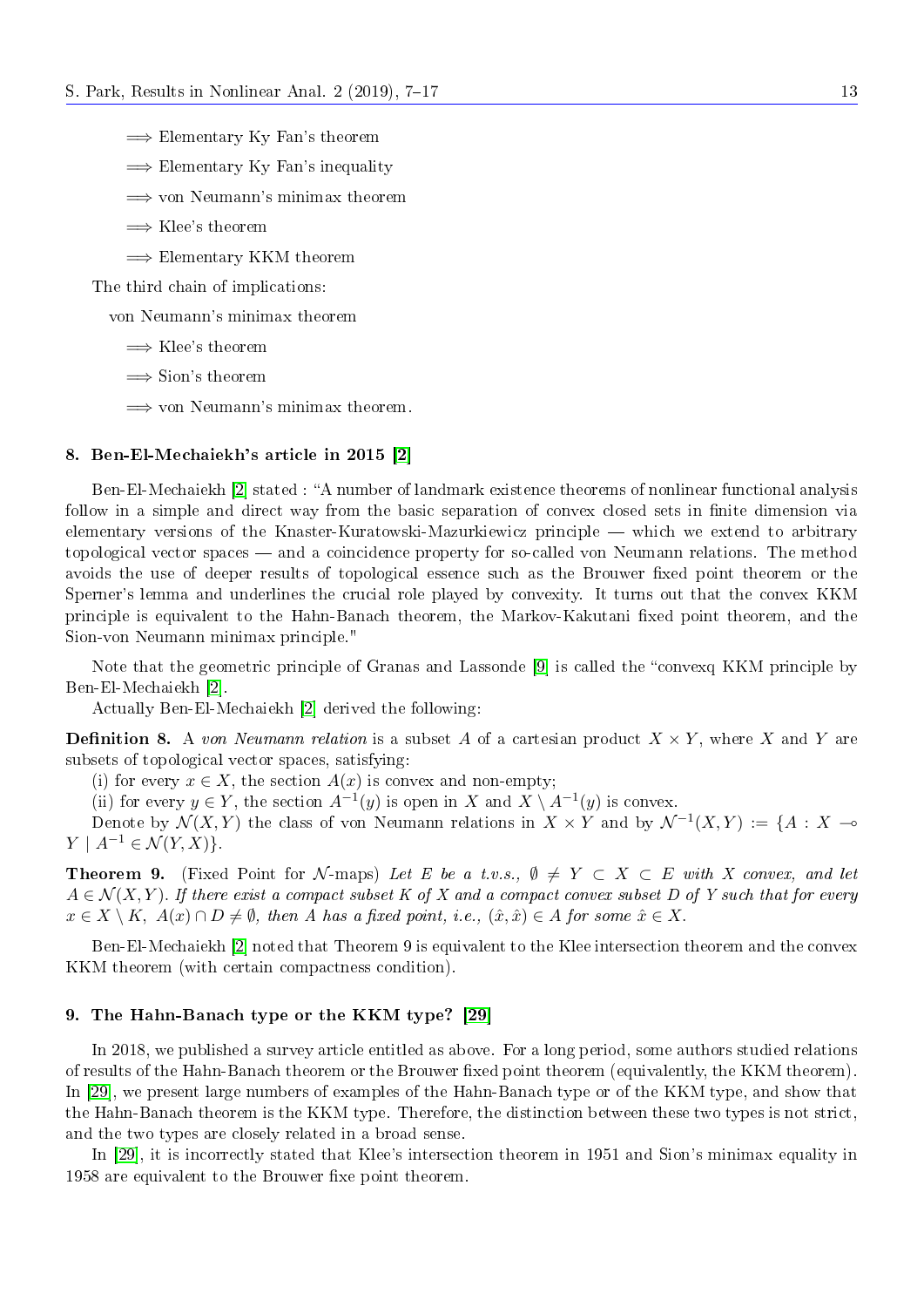Since the Hahn-Banach theorem is equivalent to elementary KKM theorem by Ben-El-Mechaiekh [\[2\]](#page-9-23), the Hahn-Banach type is of the KKM type in our previous work [\[29\]](#page-9-7). Note that this does not conversely hold since there are so many statements equivalent to the KKM principle. Since KKM implies Hahn-Banach, we conclude that all consequences and applications of the Hahn-Banach theorem belong to a partial realm of the KKM theory.

# 10. Generalization of the convex-valued KKM principle

The geometric principle of Granas and Lassonde [\[9\]](#page-9-5) can be generalized to abstract convex spaces as follows.

Recall the following well-known related four conditions for a map  $G: D \to Z$  with a topological space Z:

- (a)  $\bigcap_{y\in D} G(y) \neq \emptyset$  implies  $\bigcap_{y\in D} G(y) \neq \emptyset$ .
- (b)  $\bigcap_{y\in D} G(y) = \bigcap_{y\in D} G(y)$  (G is intersectionally closed-valued).
- (c)  $\bigcap_{y\in D} G(y) = \bigcap_{y\in D} G(y)$  (G is transfer closed-valued).
- (d)  $G$  is closed-valued.

Note that Luc et al. showed that (a)  $\Leftarrow$  (b)  $\Leftarrow$  (c)  $\Leftarrow$  (d), and not conversely in each step. The following is one of the most general KKM type theorems for abstract convex spaces in Park [\[23\]](#page-9-25):

**Theorem C.** Let  $(E, D; \Gamma)$  be an abstract convex space, Z a topological space,  $F \in \mathfrak{K}(E, D, Z)$ , and  $G: D \longrightarrow Z$  a map such that

- (1)  $\overline{G}$  is a KKM map w.r.t. F; and
- (2) there exists a nonempty compact subset  $K$  of  $Z$  such that either
	- (i)  $K = Z$ :
	- (ii)  $\bigcap \{G(y) \mid y \in M\} \subset K$  for some  $M \in \langle D \rangle$ ; or

(iii) for each  $N \in \langle D \rangle$ , there exists a  $\Gamma$ -convex subset  $L_N$  of E relative to some  $D' \subset D$  such that  $N \subset D', \overline{F(L_N)}$  is compact, and

$$
\overline{F(L_N)} \cap \bigcap_{y \in D'} \overline{G(y)} \subset K.
$$

Then we have

$$
\overline{F(E)} \cap K \cap \bigcap_{y \in D} \overline{G(y)} \neq \emptyset.
$$

Furthermore,

- (a) if G is transfer closed-valued, then  $F(E) \cap K \cap \bigcap \{G(y) \mid y \in D\} \neq \emptyset$ ; and
- (β) if G is intersectionally closed-valued, then  $\bigcap \{G(y) \mid y \in D\} \neq \emptyset$ .

Consider the case  $E = Z$ ,  $F = id_E$ , and the following instead of the conclusion:

- (a) if G is  $\Gamma$ -convex transfer closed-valued, then  $K \cap \bigcap \{G(y) \mid y \in D\} \neq \emptyset$ ; and
- (β) if G is  $\Gamma$ -convex intersectionally closed-valued, then  $\bigcap \{G(y) \mid y \in D\} \neq \emptyset$ .

Then the conclusion generalizes the geometric principle of Granas and Lassonde [\[9\]](#page-9-5), the elementary KKM theorem of Horvath [\[14\]](#page-9-24), and the convex KKM principle of Ben-El-Mechaiekh [\[2\]](#page-9-23).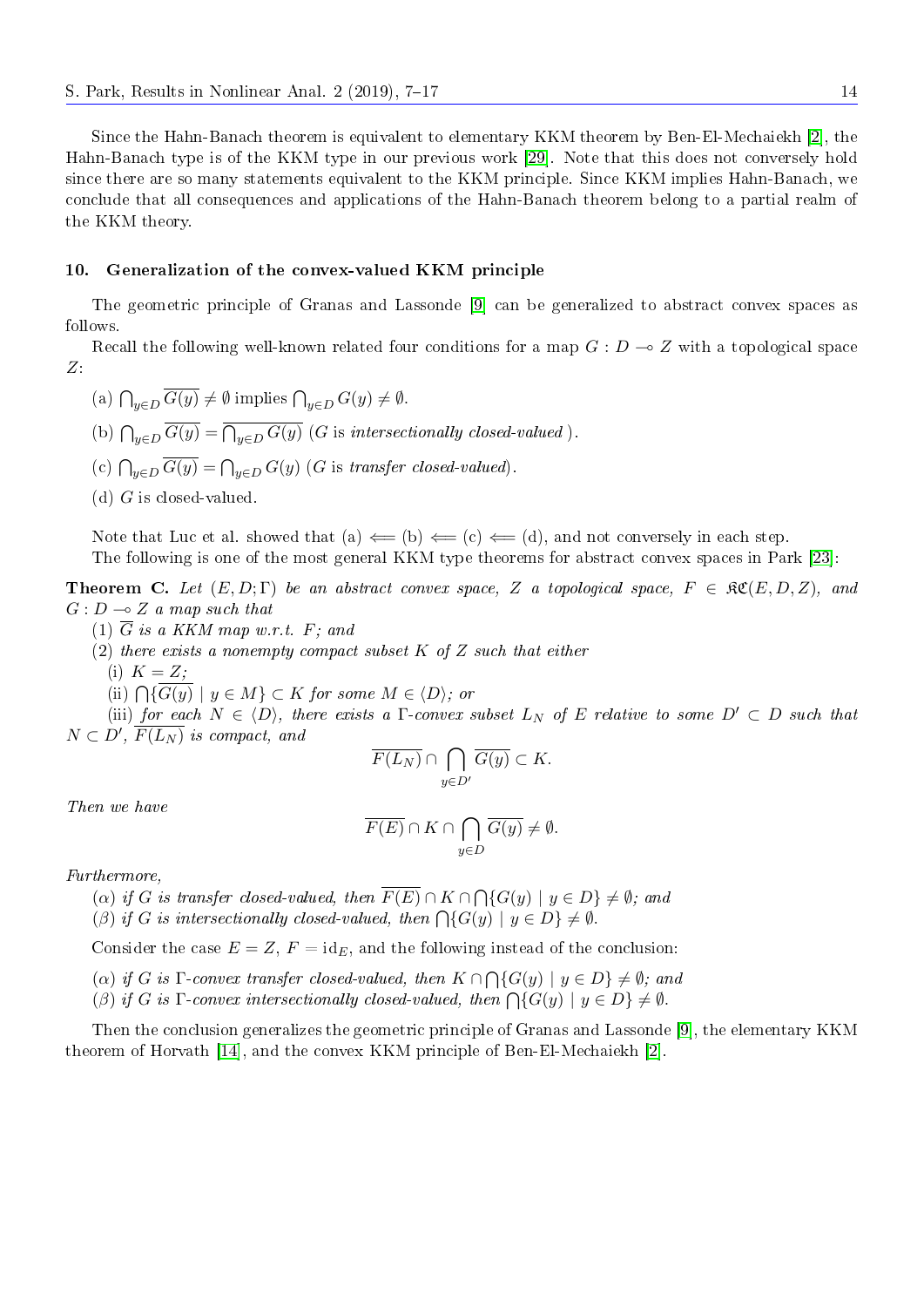## 11. Summary and Conclusion

This section is the revised version of Section 5 of [\[29\]](#page-9-7).

In the history of the KKM theory, some authors tried to distinguish the Hahn-Banach type and the KKM type statements. The major claims on the relations between these two types can be summarized as follows:

1. Markov deduced his fixed point theorem in 1936 from Tychonoff's fixed point theorem in 1935.

2. Kakutani in 1938 showed that the Markov theorem implies the Hahn-Banach theorem, which follows from Tychonoff's theorem.

3. Fan in 1961 [\[8\]](#page-9-16) deduced Tychonoff's theorem from the KKM theorem. Consequently, the Hahn-Banach theorem is of the KKM type by 1. and 2.

4. Takahashi in 1976 showed that the Markov-Kakutani fixed-point theorem is of the Brouwer type. Combining this with Kakutani [\[15\]](#page-9-9), the Hahn-Banach theorem is of the Brouwer type.

5. Edwards in 1978 [\[6\]](#page-9-3) showed that a number of variational inequalities proved by a fixed-point theorem or the KKM theorem can be deduced more simply from the Hahn-Banach theorem.

6. In 1978–2008, Simons published many articles related to the KKM type or the Hahn-Banach type; see the references in the end of this paper.

7. Simons in 1981 [\[39\]](#page-10-9) first distinguishes the fixed point type and the Hahn-Banach type.

8. Hirano-Komiya-Takahashi in 1982 [\[13\]](#page-9-4) noted that the Markov-Kakutani theorem implies a generalized form of the Hahn-Banach theorem.

9. Granas and Liu in 1983 [\[11\]](#page-9-26): The KKM theorem implies a theorem on systems of inequalities involving three families of functions.

10. Simons in 1985 [\[40\]](#page-10-12): The Hahn-Banach theorem implies the theorem of Granas and Liu [\[11\]](#page-9-26) on systems of inequalities involving three families of functions.

11. Simons 1986 [\[41\]](#page-10-10): "We believe that §3 captures the essence of the fact that the KKM theorem and the Hahn-Banach theorem are saying different things".

12. Simons in 1989 [\[42\]](#page-10-13) studied minimax and variational inequalities of the fixed point type or the Hahn-Banach type.

13. Granas and Lassonde in 1991 [\[9\]](#page-9-5) : The elementary KKM theorem implies the Hahn-Banach theorem.

14. Werner 1992 [\[48\]](#page-10-8) gave a proof of the Markov-Kakutani xed point theorem via the Hahn-Banach theorem, and hence the two results are indeed equivalent. This was already known by Takahashi in 1986 [\[47\]](#page-10-7).

15. Horvath in 2014 [\[14\]](#page-9-24): Elementary KKM theorem is equivalent to Klee's theorem, the elementary Alexandroff-Pasynkov theorem, the elementary Ky Fan theorem, and the Sion-von Neumann minimax theorem, as well as a few other classical results with an extra convexity assumption.

16. Ben-El-Mechaiekh in 2015 [\[2\]](#page-9-23) : The convex KKM principle is equivalent to the Hahn-Banach theorem, the Markov-Kakutani fixed point theorem, and the Sion-von Neumann minimax principle.

17. Park in 2018 [\[29\]](#page-9-7) : The Hahn-Banach type is a proper subclass of the KKM type.

Consequently, the Hahn-Banach type of Simons is the class of statements whose proofs are based on the Hahn-Banach theorem and shorter than the one using the Brouwer fixed point theorem or the KKM theorem. However, the Hahn-Banach theorem is of the KKM type and equivalent to a particular form of the KKM theorem. Therefore, the Hahn-Banach type is a proper subclass of the KKM type.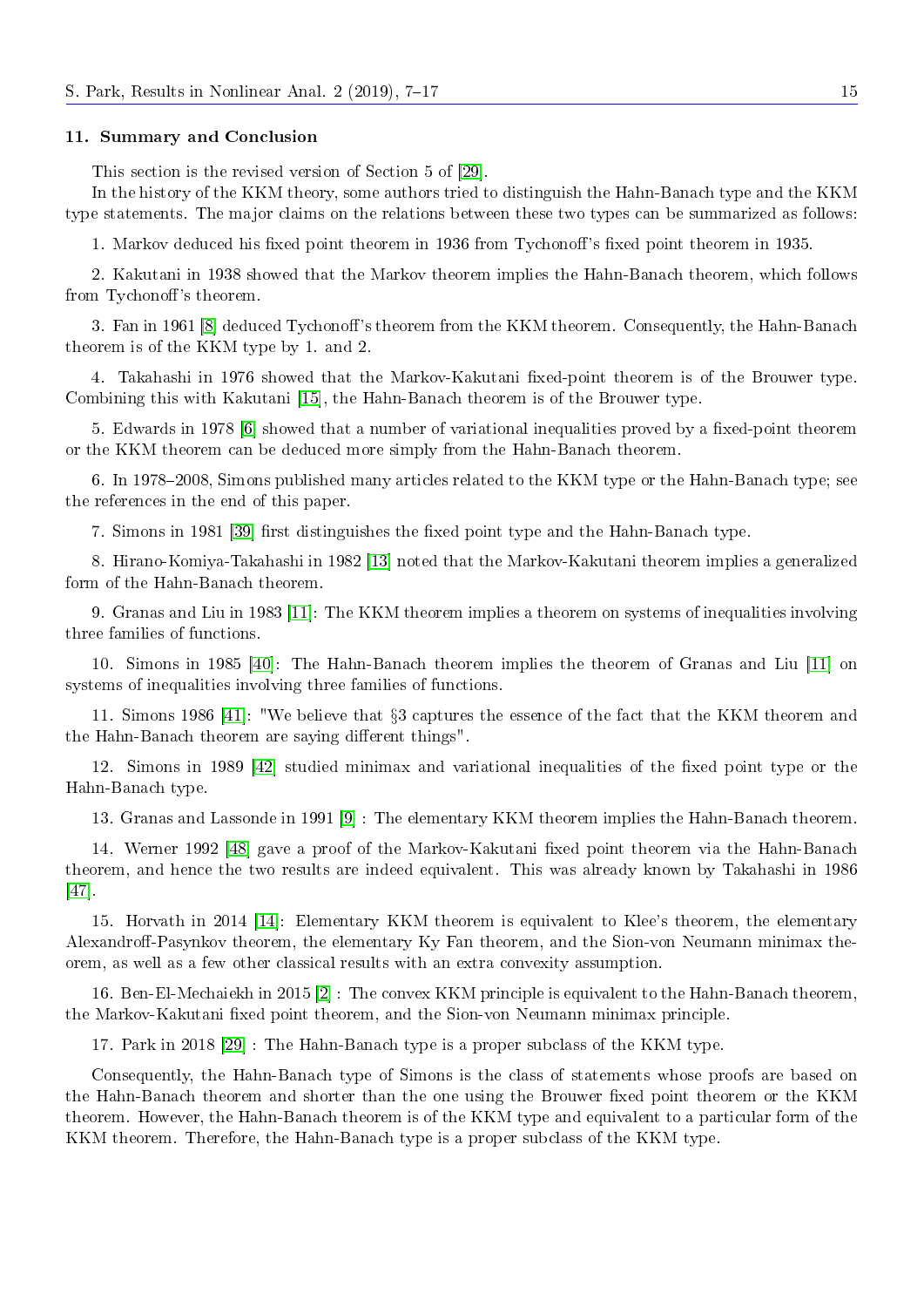Acknowledgement. The original version of this article was presented as a keynote talk at the 6th Asian Conference on Nonlinear Analysis and Optimization (NAO-Asia 2018), at OIST, Okinawa, in Nov. 5-9, 2018. The author is grateful to its organizers for their kind invitation.

# References

- <span id="page-9-2"></span>[1] S. Banach, Sur les fonctionnelles linéaires II,  $Studia Math. 1$  (1929), 223–239.
- <span id="page-9-23"></span>[2] H. Ben-El-Mechaiekh, Intersection theorems for closed convex sets and applications, Missouri J. Math. Sc. 27(1)  $(2015)$  47–63. arXiv:1501.05813v1 [math.FA].
- <span id="page-9-18"></span>[3] H. Ben-El-Mechaiekh, P. Deguire et A. Granas, Une alternative nonlinéaire en analyse convexe et applications, C. R. Acad. Sci. Paris 295 (1982) 257-259.
- <span id="page-9-13"></span>[4] G. Buskes, The Hahn-Banach Theorem surveyed, Rozprawy Matematyczne, Vol. No. 327, 1993.
- <span id="page-9-8"></span>[5] N. Dunford and J.T. Schwartz, Linear Operators, Part I: General Theory, Interscience Pub., New York, 1957.
- <span id="page-9-3"></span>[6] D.A Edwards, On inequalities involving functions on a convex set, Symposia Mathematica, Vol. XVI (Convegno sulla Topologia Insiemistica e Generale, INDAM, Roma, Marzo, 1973), pp. 181–190. Academic Press, London, 1974.
- <span id="page-9-19"></span>[7] K. Fan, Existence theorems and extreme solutions for inequalities concerning convex functions or linear transformations, *Math. Z.* 68 (1957) 205-216.
- <span id="page-9-16"></span>[8] K. Fan, A generalization of Tychonoff's fixed point theorem, *Math. Ann.* **142** (1961) 305-310.
- <span id="page-9-5"></span>[9] A. Granas and M. Lassonde, Sur un principe géométrique en analyse convexe (French. English summary) [On a geometric principle in convex analysis, Studia Math.  $101(1)$  (1991) 1-18.
- <span id="page-9-6"></span>[10] A. Granas and M. Lassonde, Some elementary general principles of convex analysis. Contributions dedicated to Ky Fan on the occasion of his 80th birthday, Topol. Methods Nonlinear Anal. 5(1) (1995), 23-37.
- <span id="page-9-26"></span>[11] A. Granas and F.C. Liu, Remark on a theorem of Ky Fan concerning systems of inequalities, Bull. Inst. Math. Acad. Sinica  $11(4)$  (1983) 639-643.
- <span id="page-9-1"></span>[12] H. Hahn,"Uber lineare Gleichungssysteme in linearen Räumen, J. Reine Angew. Math. 157 (1926) 214229.
- <span id="page-9-4"></span>[13] N. Hirano, H. Komiya and W. Takahashi, A generalization of the Hahn-Banach theorem, J. Math. Anal. Appl. 88 (1982) 333340.
- <span id="page-9-24"></span>[14] C. Horvath, Some of Sion's heirs and relatives, J. Fixed Point Theory Appl. 16 (2014), 385-409. DOI 10.1007/s11784-015-0225-4
- <span id="page-9-9"></span>[15] S. Kakutani, Two fixed-point theorems concerning bicompact convex sets, Proc. Imp. Acad. Tokyo, 14 (1938)  $242 - 245.$  = Selected Papers, Vol. I, Ch. 3, pp. 144-147. Birkhäuser, 1986.
- <span id="page-9-10"></span>[16] S. Kakutani, A proof of the Hahn-Banach theorem via a fixed point theorem, Selected Papers, Vol. I, Ch. 3, pp. 154-158. Birkhäuser, 1986.
- <span id="page-9-11"></span>[17] J.L. Kelley, I. Namioka and coauthors, Linear Topological Spaces, D. Van Nostrand Co., Inc., Princeton-Toronto-London-Melbourne, 1963.
- <span id="page-9-12"></span>[18] H. König, On certain applications of the Hahn-Banach and minimax theorems, Arch. Math. 21 (1970) 583–591.
- <span id="page-9-14"></span>[19] M. Lassonde, Hahn-Banach theorems for convex functions, Minimax Theory and Applications (B. Ricceri and S. Simons, eds.), pp. 135–145, Kluwer Academic Pub., Dortrecht / Boston / London, 1998.
- <span id="page-9-15"></span>[20] L. Narici and B.E. Beckenstein, The Hahn-Banach theorem: the life and times, Top. Appl. 77 (1997) 193-211.
- <span id="page-9-17"></span>[21] S. Park, Ninety years of the Brouwer fixed point theorem, *Vietnam J. Math.* 27 (1999), 187–222.
- <span id="page-9-20"></span>[22] S. Park, The KKM principle in abstract convex spaces: Equivalent formulations and applications, Nonlinear Anal. 73 (2010)  $1028-1042$ .
- <span id="page-9-25"></span>[23] S. Park, A genesis of general KKM theorems for abstract convex spaces: Revisited, J. Nonlinear Anal. Optim. 4(1) (2013) 127-132.
- <span id="page-9-21"></span>[24] S. Park, A unification of generalized Fan-Browder type alternatives, J. Nonlinear Convex Anal. 17(1) (2016)  $1 - 15$ .
- <span id="page-9-0"></span>[25] S. Park, Theory of Abstract Convex Spaces, Nat. Acad. Sci., Republic of Korea, 410pp., 2017.
- <span id="page-9-22"></span>[26] S. Park, A history of the KKM Theory, J. Nat. Acad. Sci.,  $ROK$ , Nat. Sci. Ser. 56(2) (2017) 1–51.
- [27] S. Park, A panoramic view of the realm of Ky Fan's 1952 lemma, to appear in Proc. NACA2017.
- [28] S. Park, Contributions of Andrzej Granas to the KKM theory, *Nonlinear Analysis Forum* 23 (2018) 1–16.
- <span id="page-9-7"></span>[29] S. Park, The Hahn-Banach type or the KKM type? J. Nat. Acad. Sci.,  $ROK$ , Nat. Sci. Ser. 58(1) (2018) 1–33.
- [30] S. Park, Variational relations in abstract convex spaces, Res. Fixed Point Theory Appl. vol.2018. Article ID 2018014, 08 pages.